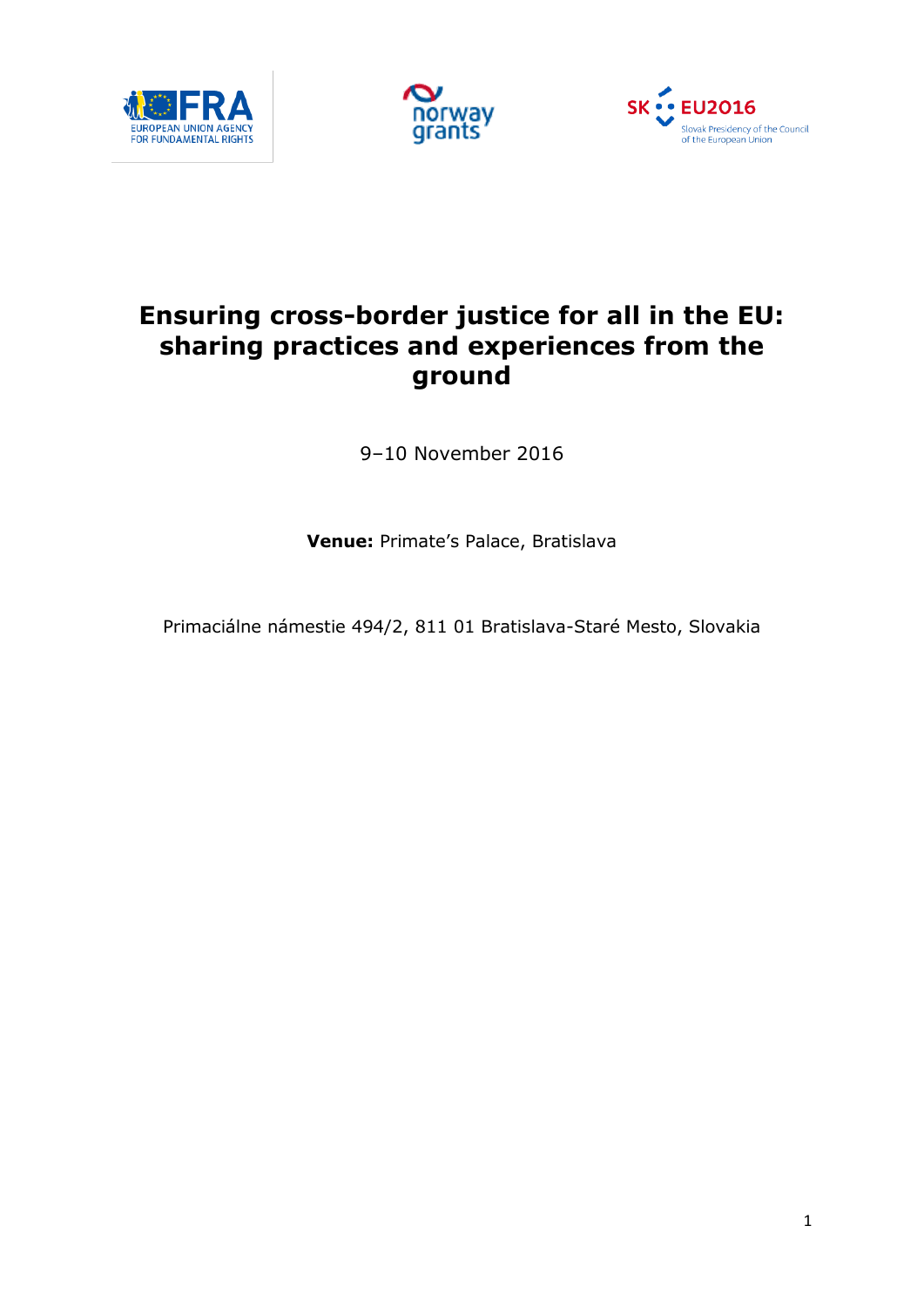





# **AGENDA**

#### **Wednesday, 9 November 2016**

Moderator: Friso Roscam Abbing, EU Agency for Fundamental Rights

| $12:45 - 13:45$ | Registration and welcome coffee                                                                                                                                                                                                                                                                                                                                                                                                                                                                                                                                                                                                                                                                                                                                       |
|-----------------|-----------------------------------------------------------------------------------------------------------------------------------------------------------------------------------------------------------------------------------------------------------------------------------------------------------------------------------------------------------------------------------------------------------------------------------------------------------------------------------------------------------------------------------------------------------------------------------------------------------------------------------------------------------------------------------------------------------------------------------------------------------------------|
| $13:45 - 14:30$ | Welcome and key note addresses:                                                                                                                                                                                                                                                                                                                                                                                                                                                                                                                                                                                                                                                                                                                                       |
|                 | Lucia Žitňanská, Deputy Prime Minister and Minister of Justice of<br>$\circ$<br>the Slovak Republic                                                                                                                                                                                                                                                                                                                                                                                                                                                                                                                                                                                                                                                                   |
|                 | Francisco Fonseca Morillo, Deputy Director-General Justice and<br>$\circ$<br>Consumers, European Commission                                                                                                                                                                                                                                                                                                                                                                                                                                                                                                                                                                                                                                                           |
|                 | Elsbeth S. Tronstad, State Secretary, Norwegian Ministry of<br>$\circ$<br>Foreign Affairs                                                                                                                                                                                                                                                                                                                                                                                                                                                                                                                                                                                                                                                                             |
|                 | Michael O'Flaherty, Director, EU Agency for Fundamental Rights<br>$\circ$                                                                                                                                                                                                                                                                                                                                                                                                                                                                                                                                                                                                                                                                                             |
| $14:30 - 15:15$ | <b>Networking break</b>                                                                                                                                                                                                                                                                                                                                                                                                                                                                                                                                                                                                                                                                                                                                               |
| $15:15 - 16:45$ | Current trends for access to justice: What are the key<br>challenges that affect cross-border justice in the EU? (Opening<br>panel debate and plenary discussion)                                                                                                                                                                                                                                                                                                                                                                                                                                                                                                                                                                                                     |
|                 | The opening plenary session will look at the main challenges and trends<br>in relation to ensuring access to justice for all, with a focus on cross-<br>border justice. Discussions will examine different challenges, such as<br>mutual trust between national courts, judges and other legal<br>professionals and its impact on the use of EU instruments based on<br>mutual recognition at the national level; the increase in procedural<br>obstacles for those seeking cross-border justice; the lack of awareness<br>of rights resulting in cross-border justice being difficult to access and<br>possible remedial options; the lack of trust between people and business<br>in courts - how does this affect overall access to justice 'across the<br>board'? |
|                 | 4 panelists:                                                                                                                                                                                                                                                                                                                                                                                                                                                                                                                                                                                                                                                                                                                                                          |
|                 | Ján Mazák, former Advocate General at the Court of Justice<br>$\circ$<br>and Professor of Law, Pavol Jozef Safárik University in<br>Košice, Slovakia                                                                                                                                                                                                                                                                                                                                                                                                                                                                                                                                                                                                                  |
|                 | Inga Reine, Judge, General Court, Court of Justice of the<br>$\circ$<br>European Union                                                                                                                                                                                                                                                                                                                                                                                                                                                                                                                                                                                                                                                                                |
|                 | Milan Blaško, Deputy Section Registrar of the Fifth Section,<br>$\circ$<br>European Court of Human Rights                                                                                                                                                                                                                                                                                                                                                                                                                                                                                                                                                                                                                                                             |
|                 | Dimitry Kochenov, Professor of Law, Faculty of Law,<br>$\circ$<br>University of Groningen, Netherlands                                                                                                                                                                                                                                                                                                                                                                                                                                                                                                                                                                                                                                                                |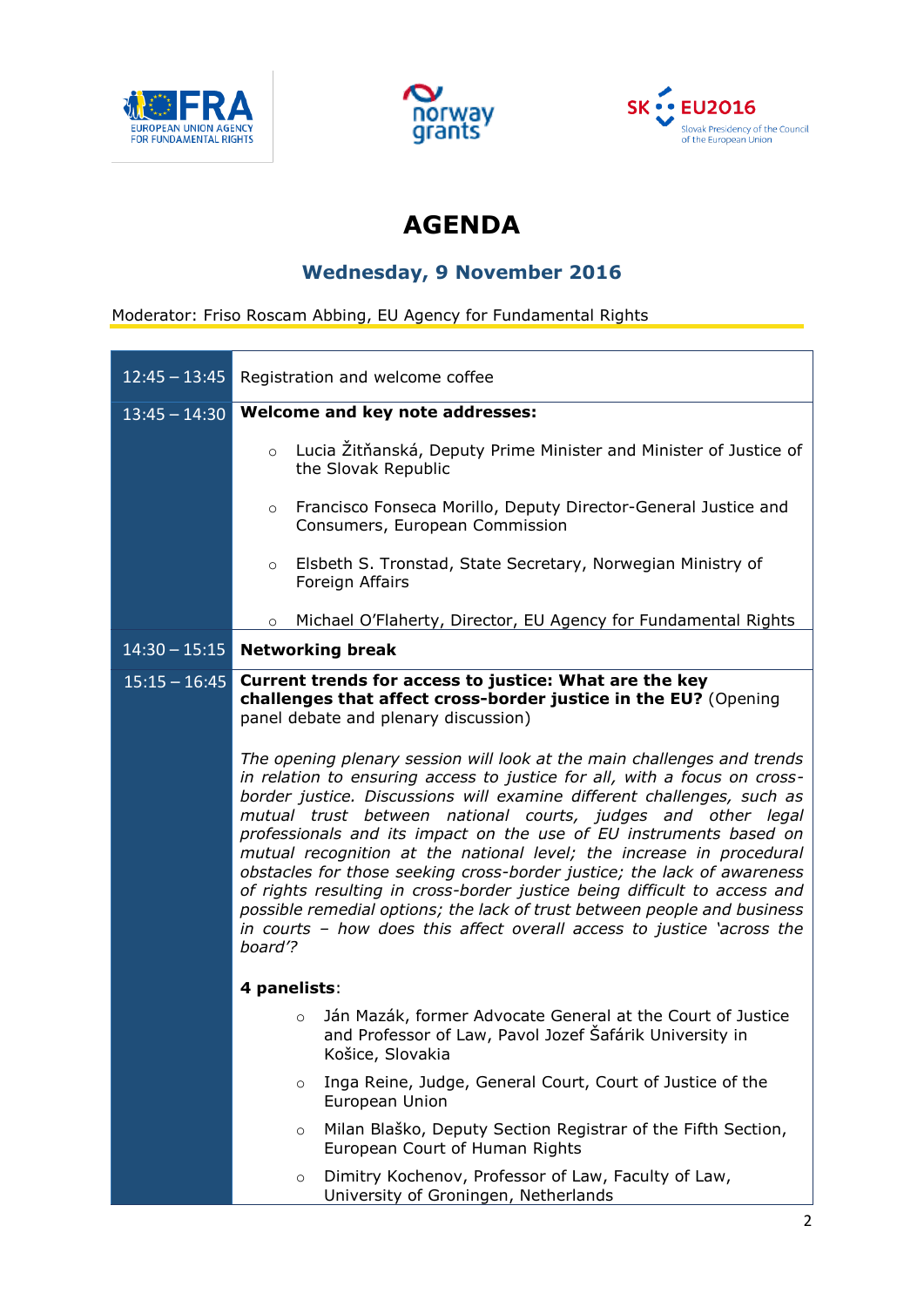





| 19:30 | Dinner, Hotel Falkensteiner, Bratislava |
|-------|-----------------------------------------|
|       |                                         |

### **Thursday, 10 November 2016**

| $9:30 - 10:00$  | <b>Welcome coffee</b>                                                                                                                                                                                                                                                                                                                                                              |
|-----------------|------------------------------------------------------------------------------------------------------------------------------------------------------------------------------------------------------------------------------------------------------------------------------------------------------------------------------------------------------------------------------------|
| $10:00 - 10:20$ | Prospects for ensuring fair, effective and accessible cross-<br>border justice in the EU<br>(Key note speech)                                                                                                                                                                                                                                                                      |
|                 | Steve Peers, Professor of Law, University of Essex, United Kingdom                                                                                                                                                                                                                                                                                                                 |
|                 | $10:20 - 10:30$ Practical information on the parallel sessions                                                                                                                                                                                                                                                                                                                     |
| $10:30 - 12:00$ | Promising practices, exchange of experiences, ways forward<br>(Three parallel sessions)                                                                                                                                                                                                                                                                                            |
|                 | Each session/working group will kick off with two expert introductions to<br>the topic. Discussions within the working group session will follow in<br>order to exchange existing practices and promising examples from the<br>ground within a given thematic scope. Each working group has a<br>moderator to facilitate the discussion who will then also act as a<br>rapporteur. |
|                 | 1. How to ensure fair cross-border justice?<br>(including launch of FRA's report: 'Rights of suspected and accused<br>persons across the EU: translation, interpretation and information')                                                                                                                                                                                         |
|                 | Two expert speakers and one moderator will be selected among:                                                                                                                                                                                                                                                                                                                      |
|                 | Moderator: Fabien Le Bot, Legislative Officer, Procedural<br>$\circ$<br>Criminal Law Unit, European Commission                                                                                                                                                                                                                                                                     |
|                 | Expert speaker 1: Steve Peers, Professor of Law, University<br>$\circ$<br>of Essex, United Kingdom                                                                                                                                                                                                                                                                                 |
|                 | Expert speaker 2: Jana Gajdošová, Head of Sector Access to<br>$\circ$<br>Justice, EU Agency for Fundamental Rights                                                                                                                                                                                                                                                                 |
|                 | 2. How to ensure effective cross-border justice by promoting<br>mutual recognition?<br>(including launch of the FRA's report: 'Criminal detention and<br>alternatives in the EU: fundamental rights aspects in cross-border<br>transfers')                                                                                                                                         |
|                 | Two expert speakers and one moderator will be selected among:                                                                                                                                                                                                                                                                                                                      |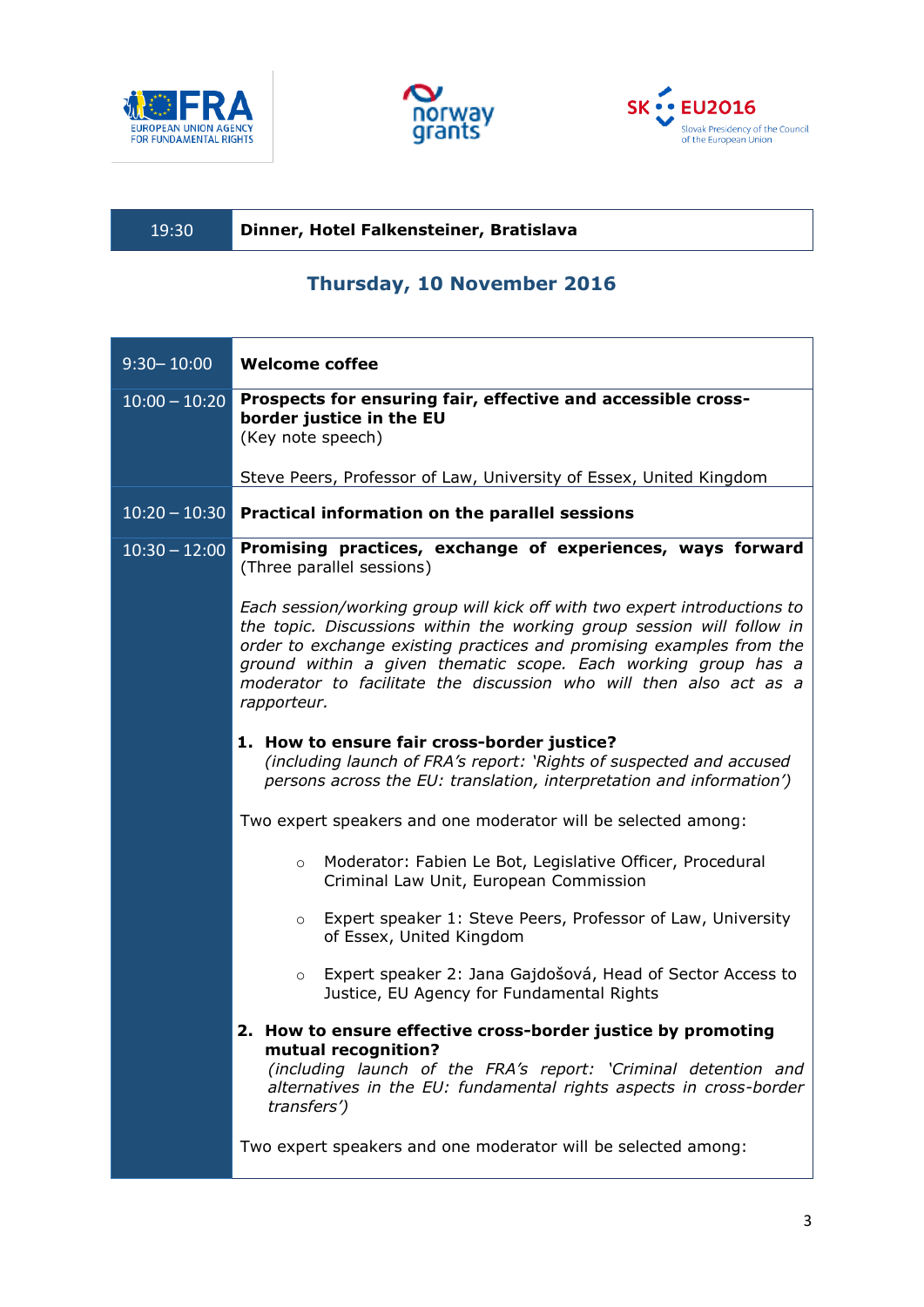





|                 | Moderator: Gerrit Zach, Researcher, Human Dignity and<br>$\circ$<br>Public Security, Ludwig Boltzmann Institute of Human Rights                                                                      |
|-----------------|------------------------------------------------------------------------------------------------------------------------------------------------------------------------------------------------------|
|                 | Expert speaker 1: Holger Matt, Lawyer, Member of the<br>$\circ$<br>European Criminal Bar Association (tbc)                                                                                           |
|                 | Expert speaker 2: Jonas Grimheden, Senior Policy Manager,<br>$\circ$<br>EU Agency for Fundamental Rights                                                                                             |
|                 | 3. How to ensure accessible cross-border justice with better<br>information?                                                                                                                         |
|                 | Two expert speakers and one moderator will be selected among:                                                                                                                                        |
|                 | Moderator: Marc Jorna, Head of Unit, Judicial Training and e-<br>$\circ$<br>Justice, European Commission                                                                                             |
|                 | Expert speaker 1: Ralph Bunche, Regional Director - Europe,<br>$\circ$<br><b>Fair Trials</b>                                                                                                         |
|                 | Expert speaker 2: Světlana Kloučková, European Judicial<br>$\circ$<br>network Contact Point, Czech Republic (Head of the<br>International Affairs department, Supreme Public<br>Prosecutor's office) |
| $12:00 - 12:30$ | Presentation of the <b>ECtHR-FRA Handbook on European law</b><br>relating to access to justice - launch of the Slovak version                                                                        |
| $12:30 - 13:30$ | <b>Lunch break</b>                                                                                                                                                                                   |
| $13:30 - 15:00$ | Plenary concluding session: The practical ways forward to<br>boosting justice for all 'across the board'                                                                                             |
|                 | Summary of parallel sessions by moderators<br>$\bullet$                                                                                                                                              |
|                 | Conference's main findings will be presented via a report that will<br>be made available to participants after the conference                                                                        |
| $15:00 - 15:30$ | <b>Closing remarks:</b>                                                                                                                                                                              |
|                 |                                                                                                                                                                                                      |
|                 | o Mária Kolíková, State Secretary, Ministry of Justice, Slovakia                                                                                                                                     |
|                 | Peter Grech, Attorney General, Office of the Attorney<br>$\circ$<br>General, Ministry of Justice, Culture and Local Government,<br>Malta                                                             |
| $15:30 - 15:45$ | <b>Closing speech:</b>                                                                                                                                                                               |
|                 | Michael O'Flaherty, Director, European Union Agency for Fundamental<br>Rights                                                                                                                        |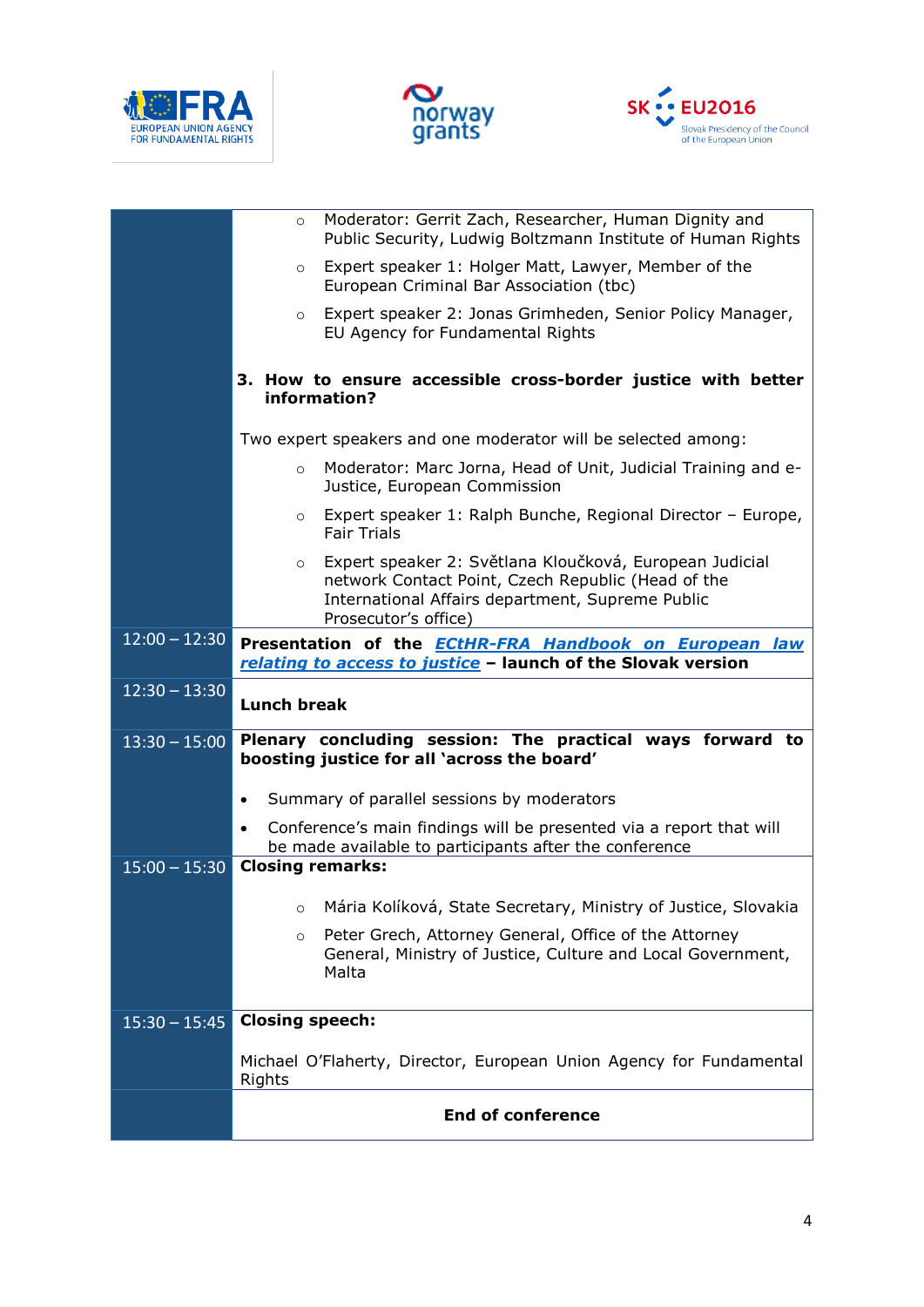

1





## **ANNEX**

#### Description of parallel sessions

**Parallel session I:** Ensuring fair cross-border justice

*In the area of criminal justice, mutual trust between Member States has been strengthened by progressively establishing a set of fair trial rights by means of common, EU-wide, minimum standards to protect people suspected or accused of a crime. Since the adoption of the Roadmap on Procedural rights in 2009, five EU directives have been adopted concerning the right to interpretation and translation,<sup>1</sup> the right to information,<sup>2</sup>* the right of access to a lawyer,<sup>3</sup> the principle of presumption of innocence and the right to *be present at one's trial,<sup>4</sup> and procedural safeguards for children suspected and accused in criminal proceedings.<sup>5</sup> The last remaining measure, the directive on legal aid, was politically agreed on in June this year and is envisaged to be formally adopted in October 2016. To date, the transposition deadline for the first two of these directives (the right to interpretation and translation and the right to information), has already passed while the transposition deadline of the directive concerning the right of access to a lawyer expires on 27 November 2016. In the future, further legislative or other actions towards establishing EU-wide minimum standards concerning suspected and accused people in pretrial detention may well be considered as part of the Procedural rights Roadmap.*

*As FRA research has shown,<sup>6</sup> such legislative efforts, however, can only have an impact provided they are effectively implemented and applied in practice at the national level. Effective implementation can be further supported through an exchange of experiences and promising practices from EU Member States.*

 **Parallel session II:** Ensuring effective cross-border justice by promoting mutual recognition

*Well-functioning mutual trust among national courts is necessary for the principle of mutual recognition of judgments and judicial decisions to work. Examples of EU secondary*  law working on the basis of the principle of mutual recognition include the well-established *Framework Decision on the European Arrest Warrant (EAW), the Directive on the European* 

 $1$  Directive 2010/64/EU on the right to interpretation and translation in criminal proceeds (in application since 27 October 2013).

<sup>&</sup>lt;sup>2</sup> Directive 2012/13/EU on the right to information in criminal proceeds (in application since 2 June 2014). <sup>33</sup> Directive 2013/48/EU on the right of access to a lawyer in criminal proceedings and in European arrest warrant proceedings, and on the right to have a third party informed upon deprivation of liberty and to communicate with third persons and with consular authorities while deprived of liberty (to be transposed before 27 November 2016).

<sup>4</sup> Directive 2016/343 on the strengthening of certain aspects of the presumption of innocence and the right to be present at one's trial (to be transposed by 1 April 2018).

<sup>5</sup> Directive 2016/800 on procedural safeguards for children who are suspects or accused persons in criminal proceedings (to be transposed by 11 June 2019).

<sup>6</sup> FRA, *Rights of suspected and accused persons across the EU: translation, interpretation and information* (to be launched at the conference)*;*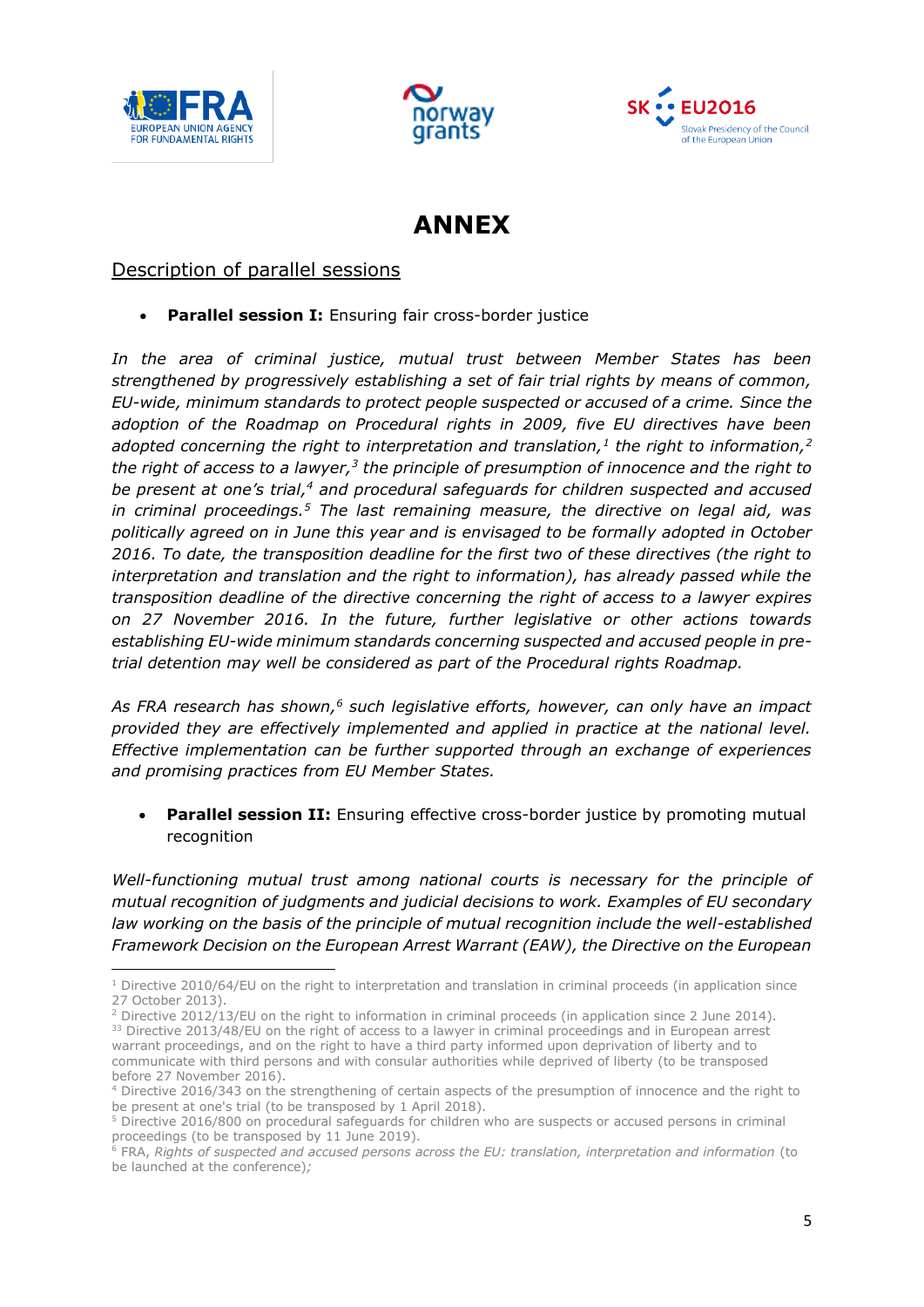





*Investigation Order or the transnational ne bis in idem (double jeopardy; i.e. nobody should be tried twice for the same crime) principle (Article 54 CISA, Convention Implementing the Schengen Agreement). The protection of the fundamental rights of people arrested under a European Arrest Warrant has been further strengthened by the case law of the Court of Justice of the European Union (CJEU). For example, it recognises an exception to the obligation to execute such a warrant in situations where there is evidence of a risk of inhuman or degrading treatment of people detained in the issuing Member State, unless such a risk can be discounted on the basis of information provided by the issuing authority.<sup>7</sup>*

*To guide national judicial authorities on the application of the EAW, the European Commission plans to publish this year a revised version of the EU Handbook for practitioners. The handbook will address encountered challenges, such as assessing proportionality before issuing warrants, and will clarify various issues, taking into account the voluminous case law of the CJEU. It will also present the warrant in the context of other, often less coercive, EU measures in criminal matters.* 

*Other examples of EU secondary law working on the basis of the principle of mutual recognition include three EU Framework Decisions, adopted in 2008 and 2009, on the transfer of prisoners,<sup>8</sup> probation and alternative sanctions<sup>9</sup> and on mutual recognition of decisions on supervision measures<sup>10</sup> .*

*For such legislative tools to function well, they have to be effectively used across the EU. It is often beneficial to provide further practical guidance to national legal practitioners to support effective application of these measures in practice as well as to gather and exchange experiences of how they are being used. This, in turn, is essential to assess performance of the instruments, including, importantly, fundamental rights concerns.*

 **Parallel session III:** Ensuring accessible cross-border justice with better information

*In recent years, trust of people and businesses in institutions, including courts, has fallen in EU Member States. This is at a time when the EU is faced with rising radicalisation, challenges in integrating newcomers and elements of xenophobic and hate rhetoric becoming mainstreamed in public discourse.* 

*Procedural complexities, in particular in cross-border settings, concerning, for instance, legal aid regime, legal costs, legal standing, and lack of individuals' awareness of their rights and possible remedial options available to them, result in justice being difficult to access. This applies even more in the case of vulnerable groups who, [as Norway Grants](https://docs.google.com/viewer?a=v&pid=sites&srcid=Y3NtLmNzbTE5MDkucm98bm9yd2F5Z3JhbnRzfGd4OjNjMWNkNDE4YmQ1NTI4NjY)  [research has shown,](https://docs.google.com/viewer?a=v&pid=sites&srcid=Y3NtLmNzbTE5MDkucm98bm9yd2F5Z3JhbnRzfGd4OjNjMWNkNDE4YmQ1NTI4NjY) face additional obstacles to accessing justice. Evidence shows that* 

**.** 

<sup>7</sup> See for example: CJEU, Joined Cases C-404/15 and C-659/15 PPU, *Pál Aranyosi and Robert Căldăraru*, judgment of 5 April 2016.

<sup>8</sup> Council Framework Decision 2008/909/JHA

<sup>9</sup> Council Framework Decision 2008/947/JHA

<sup>10</sup> Council Framework Decision 2009/829/JHA